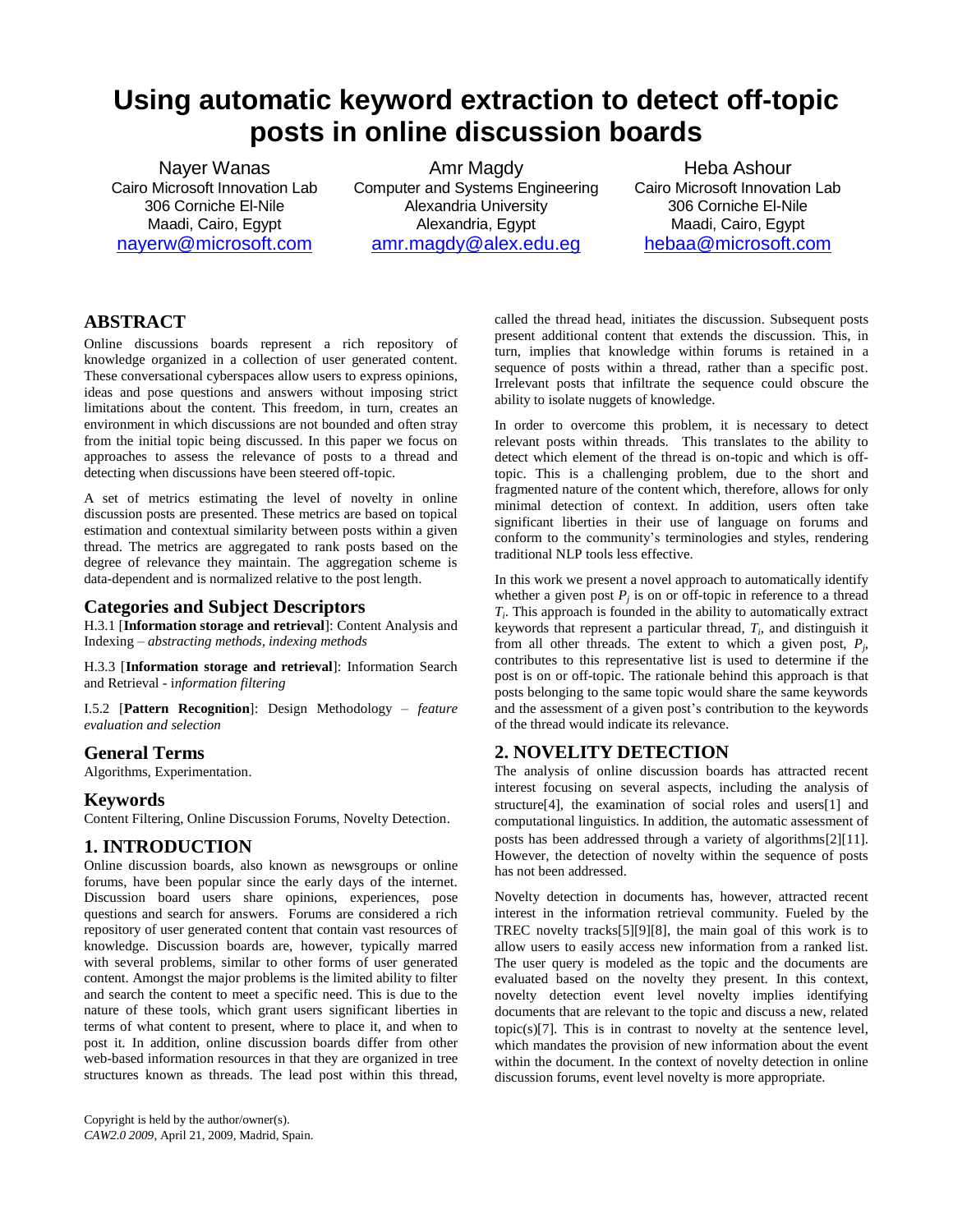Current work on event level novelty detection is based on event modeling using tools such as vector space models, language models or lexical chains[\[6\]](#page-5-5). Clustering is then performed to group similar documents together. New documents are then assigned to the appropriate cluster using a similarity score. When the similarity score is less than an assigned threshold, a new cluster is formed, representing a new event. In addition, temporal proximity has been accounted for in detecting event novelty. The aforementioned approaches assume that a query presents the initial topic and that proper linguistic rules are observed. In addition, larger documents provide enough context to detect similarity amongst them. However, this is not the case with posts in discussion boards. While the thread head dictates the topic of a given thread, the topic is yet to be inferred from the post content. In addition, posts in online discussion boards need not adhere to proper linguistic rules. In addition, concepts being presented are fragmented across several posts.

Our research focuses on detecting novelty in online discussion posts through initially estimating the topic of a given thread. This is achieved while avoiding the use of linguistic features which are replaced by an estimation of the ordered rank of words within the thread. To help establish the relevance of a given post, the structural dependencies between the different posts are also accounted for.

# **3. ESTIMATING NOVELTY IN ONLINE DICUSSION BOARDS**

In order to determine if a given post  $P_j$  is on-topic within a given thread, we first need to estimate the topic of the thread. Keywords that distinguish a thread  $T_i$  are used as a representation of the topic of *T<sup>i</sup>* . Keywords representing the contribution of each post towards each topic are estimated. The degree of similarity between these two vectors is an indication of the extent to which the post conformed to the thread topic. In addition, the relationship between a given post and the sequence of preceding posts, especially the lead post and the post immediately preceding, are factored into the estimation of the level of similarity between the post and the thread topic.

# **3.1 Keyword Extraction and Topical Estimation**

All the words, less stop words, used in all the posts within each thread are represented as a vector,  $W_T(T_i)$ . While the word order may be important, the short and less structured nature of the content collectively reduces its impact and makes a bag-of-words approach sufficient. The elements of  $W_T(T_i)$  are ordered using term frequency, *tf*, either directly or normalized by the informativeness level of each word, *w*, based on the Binomial Log-likelihood Ratio Test (BLRT) suggested i[n\[10\].](#page-5-6) The BLRT score is calculated as

$$
2\log \frac{L(p_1, k_1, n_1)L(p_2, k_2, n_2)}{L(p, k_1, n_1)L(p, k_2, n_2)}
$$

Where 
$$
p_i = k_i/n_i
$$
,  $p = (k_1 + k_2)/(n_1 + n_2)$  and  

$$
L(p, k, n) = p^k (1 - p)^{(n - k)}
$$

The BLRT is used to test whether a given word has the same distribution in a foreground and background corpus. In order to determine the keywords of a thread, the collection of posts within the thread are considered the foreground and the collection of all other threads are considered the background. Hence, the value of

 $k_l$  is the term frequency of the word within the thread and  $n_l$  is the total number of words within the thread. On the other hand,  $k_2$  is the term frequency of the word in all other threads and  $n_2$  is the total number of words in that collection.

The ordered words in the vector  $W_T(T_i)$  are considered a topical representation of thread *T<sup>i</sup>* . Similarly, we could consider the post  $P_j$  in thread  $T_i$  and the aggregation of all other posts within the thread as the foreground and background distributions, respectively. Hence, by using the BLRT score on these two distributions, we can estimate the words representing vector  $W_P(T_i, P_j)$  for each post. In turn, the top words in vector  $W_P(T_i, P_j)$ are considered the topic of posting  $P_j$  within thread  $T_i$ .

The cosine similarity between the vectors  $W_T(T_i)$  and  $W_P(T_i, P_j)$ ,  $Sim(W_T(T_i), W_P(T_i, P_j))$  is considered a measure of how relevant posting  $P_j$  is to thread  $T_i$ .

### **3.2 Overlap Level**

Posts that remain on-topic will continue to be relevant to the posts preceding them. A measure of the degree of similarity between the posts would give an indication of how relevant a post remains. The more similar posts are to each other, the greater the probability that they are discussing the same topic. This similarity is captured through measuring three values (i) *OverlapPrevious*, (ii) *OverlapHead* and (iii) *OverlapAll*.

#### *3.2.1 OverlapPrevious*

This feature measures the maximum degree of overlap between the terms used in posting  $P_j$  and posting  $P_{j-1}$ . This is achieved through word count normalized by the length of posting  $P_j$ ,

$$
OverlapPrevious(P_j) = \frac{count(\lbrace P_{j-1} \rbrace \in \lbrace P_j \rbrace)}{|P_j|}
$$

## *3.2.2 OverlapHead*

The first post in the thread remains the most influential element that affects the topic of the discussion. This influence is signified by the need to maintain topical relevance in all posts that follow. To capture this importance, a degree of overlap between the terms used in a posting  $P_j$  and posting  $P_0$  is calculated through word count,

$$
OverlapHead(P_j) = \frac{count(P_0 \in P_j)}{|P_j|}
$$

## *3.2.3 OverlapAll*

An indicator of how relevant a given post, *Pj*, is to all previous posts within the same thread  $T_i$  is assessed by estimating the overlap will all posts  $P_0 \ldots P_{j-l}$ . This is estimated as

$$
Overall(p_j) = \frac{count(P_l \in P_j)}{|P_j| * (j-1)} \forall l < j
$$

#### **4. DATA**

In this work, we are considering four different data sets representing a variety of online discussions. These data are (i) Slashdot<sup>1</sup>, (ii) Myspace<sup>2</sup>, (iii) Ciao<sup>3</sup>, and (iv) Twitter<sup>4</sup>.

<sup>&</sup>lt;sup>1</sup> [http://www.slashdot.org](http://www.slashdot.org/)

 $\frac{2 \text{ http://www.myspace.com}}{3 \text{ http://www.myspace.com}}$  $\frac{2 \text{ http://www.myspace.com}}{3 \text{ http://www.myspace.com}}$  $\frac{2 \text{ http://www.myspace.com}}{3 \text{ http://www.myspace.com}}$ 

[http://www.ciao.com](http://www.ciao.com/)

<sup>&</sup>lt;sup>4</sup> [http://www.twitter.com](http://www.twitter.com/)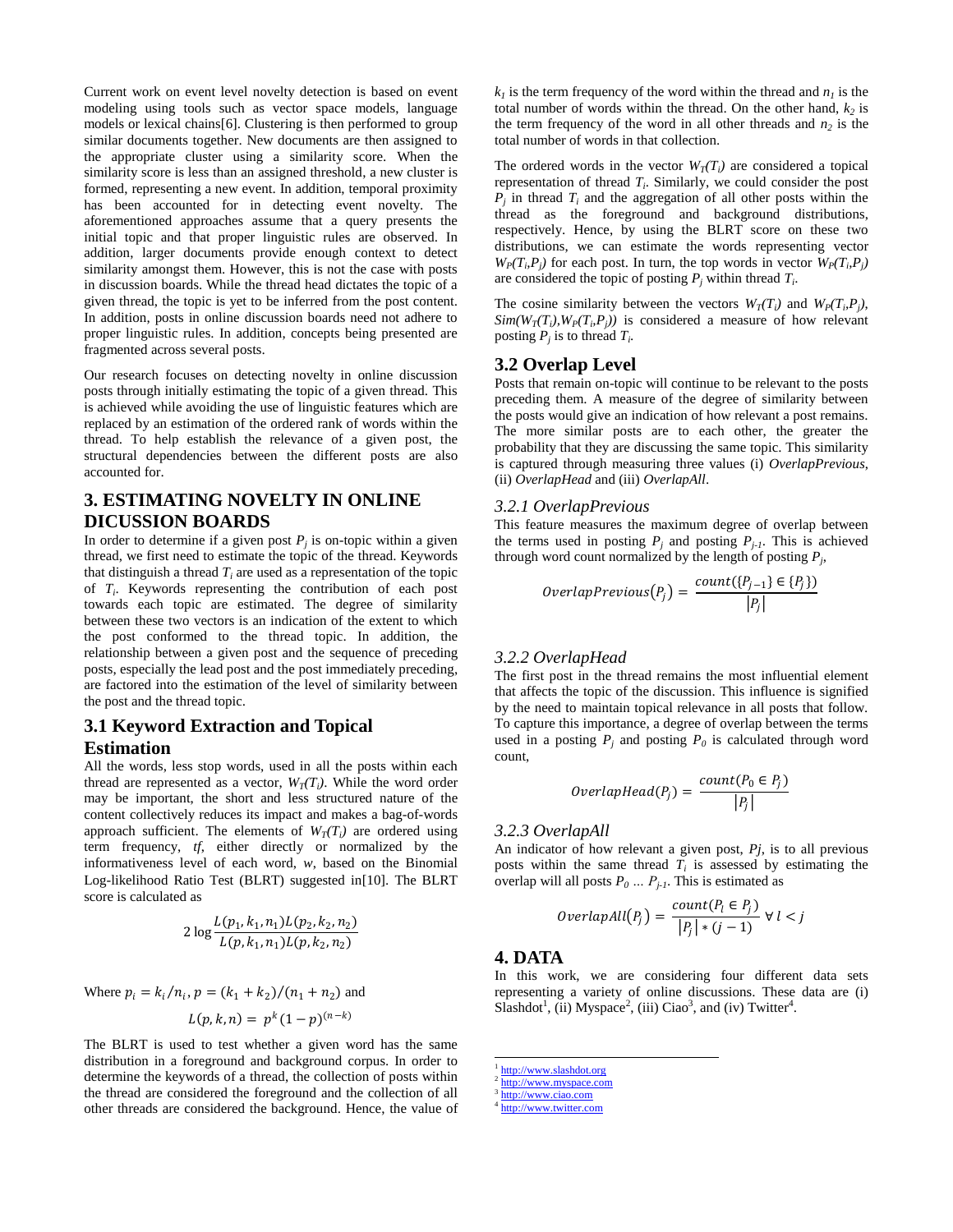### **4.1 Slashdot**

Slashdot is a popular technology discussion forum that also integrates an elaborate moderation scheme While Lampe and Resnic[k\[6\]](#page-5-7) suggested a post rating scheme that has shown to be sound, a good portion of the threaded discussion could however pass before users identify the value of its posts. Additionally, latter posts are often overlooked by moderators. Wrongly rated posts were usually not reversed, along with the fact that the quality of the rating is greatly affected by the value of the initial post. Collectively, these factors play a role in the amount of knowledge being surfaced in online discussion forums. The dataset used contains over 140,000 posts in 496 threads from the politics sub-forum. Posts in this section usually revolve around an initial post or contribution, and are generally lengthy, providing a significant amount of content for analysis.

### **4.2 Myspace**

MySpace is a popular community based website that also includes a discussion forum. Similar to Slashdot, Myspace forums revolve around a set of user-defined topics. Moderation on Myspace is based on users flagging inappropriate content. A dataset composed of 380,000 posts from 16346 threads, covering topics of campus life, news and politics, and movies, are selected. Posts are a mixture of long contextual posts and short chat-like posts.

#### **4.3 Ciao**

Ciao defines itself as "a multi-million-strong online community that critically reviews and rates millions of products and services for the benefit of other consumers". This, in turn, results in a sequence of posts on a specific product that are independent from one another, rather than a discussion. 20,000 opinions from users reviewing movies are selected. Most opinions are lengthy and contain contextual information regarding the movie being rated.

#### **4.4 Twitter**

Twitter is a service that allows users to connect with other individuals. The main thrust behind Twitter is the exchange of information around the question "What are you doing?". The training set is composed from 900.000 posts from about 27000 users. While the messages are short, bounded by a 140 character limit, the social aspect associated with twitter distinguishes it from other online forums. "Tweets" can be exchanged with a specific user, allowing for the evolution of a discussion around a topic. Posts can therefore be broken down into two sets, (i) threads between two users, and (ii) threads between a specific user and all. This dataset is prepared accordingly and relevance is assessed relative to each set.

# **5. RANKING RELEVANT POSTS IN ONLINE DICUSSION BOARDS**

To rank posts based on the degree of relevance, the keyword similarity and overlap metrics are combined. However, there are two factors to consider, namely the length of the post and the nature of the data.

## **5.1 Data Dependence**

Individual posts in different discussion boards are diverse in nature. While posts in discussion boards such as Slashdot and Myspace are more conversational, posts in Ciao are more independent. Collectively, the posts in these forums are generally lengthy, allowing for the derivation of context. Twitter threads, on the other hand, are made up of short, fragmented messages. This diversity presents a challenge and reflects on the weight each measure plays in ranking posts. Posts with more context allow for

better topical estimation, while shorter, fragmented posts rely heavily on the overlap with previous posts.

In the absence of labeled data for training, the suggested scheme for combining the aforementioned metrics is as follows

$$
relevance(P_j) = w_1 * Sim(WT(Ti), WP(Ti, Pj))
$$
  
\n
$$
* OverlapAll(P_j) + w_2
$$
  
\n
$$
* OverlapPrevious(P_j) + w_3
$$
  
\n
$$
* OverlapHead(P_j)
$$

In the case of Slashdot, Myspace and Ciao, the values of  $w_1$ ,  $w_2$ and  $w_3$  are selected as 1, 0, and 0 respectively. While in the Twitter dataset,  $w_1$ ,  $w_2$  and  $w_3$  are selected as 0.5,1, and 1 respectively.

While the similarity  $Sim(W_T(T_i), W_P(T_i, P_j))$  ranges from -1 to 1, the values of overlap are positive numbers ranging from 0 to 1. The normalized relevance is therefore calculated as

$$
\begin{aligned}\n\overline{relevant}(P_j) \\
&= \frac{w_1 * (Sim(WT(Ti), WP(Ti, Pj)) * OverlapAll(P_j) + 1)}{2 * (w_1 + w_2 + w_3)} \\
&+ \frac{w_2 * OverlapPrevious(P_j) + w_3 * OverlapHead(P_j)}{w_1 + w_2 + w_3}\n\end{aligned}
$$

## **5.2 Lengthiness**

The length of a post affects all the measures that are calculated. The longer the post, the more likely it is to contain words similar to other posts and would therefore contribute more to the topical estimation of the thread. This might not be coupled with its relevance to the thread. To overcome this aspect, the metrics are normalized based on the lengthiness of the post. The lengthiness of a given post is estimated as

Lengthiness
$$
(P_j)
$$
 =  $\frac{|P_j|}{Average length of positions in thread}$ 

Posts shorter or longer than the thread average are normalized by multiplying or dividing the combined measure by the lengthiness, respectively. This is reflected as

$$
\begin{aligned}\n\overline{relevance(P_j)}\\ \n&= \begin{cases}\n\frac{relevance(P_j)}{lengthiness(P_j)} & \text{if lengthiness} > 1 \\
\frac{relevance(P_j)}{relevance(P_j)} * lengthiness(P_j) & \text{if lengthiness} \le 1\n\end{cases}\n\end{aligned}
$$

In turn the degree of a post  $P_j$  is off-topic is estimated as

$$
off-topic(P_j) = 1 - \overline{relevance(P_j)}
$$

#### **6. RESULTS**

The goal of this work is to provide an indicator of the level by which a given post  $P_j$  is off-topic. A set of metrics that aim to estimate the topical relevance of a given post within a thread are suggested. The topical estimation is based on selecting a set of words to represent each thread and individual posts.

#### **6.1 Keyword Representation**

The similarity between vectors  $W_T(T_i)$  and  $W_P(T_i, P_j)$  is used to estimate the relevance of a given post,  $P_j$ , to the thread  $T_i$ . However, the elements within each vector could be represented with three different values. Words could be represented by (i) a binary value representing their existence or absence in the vector,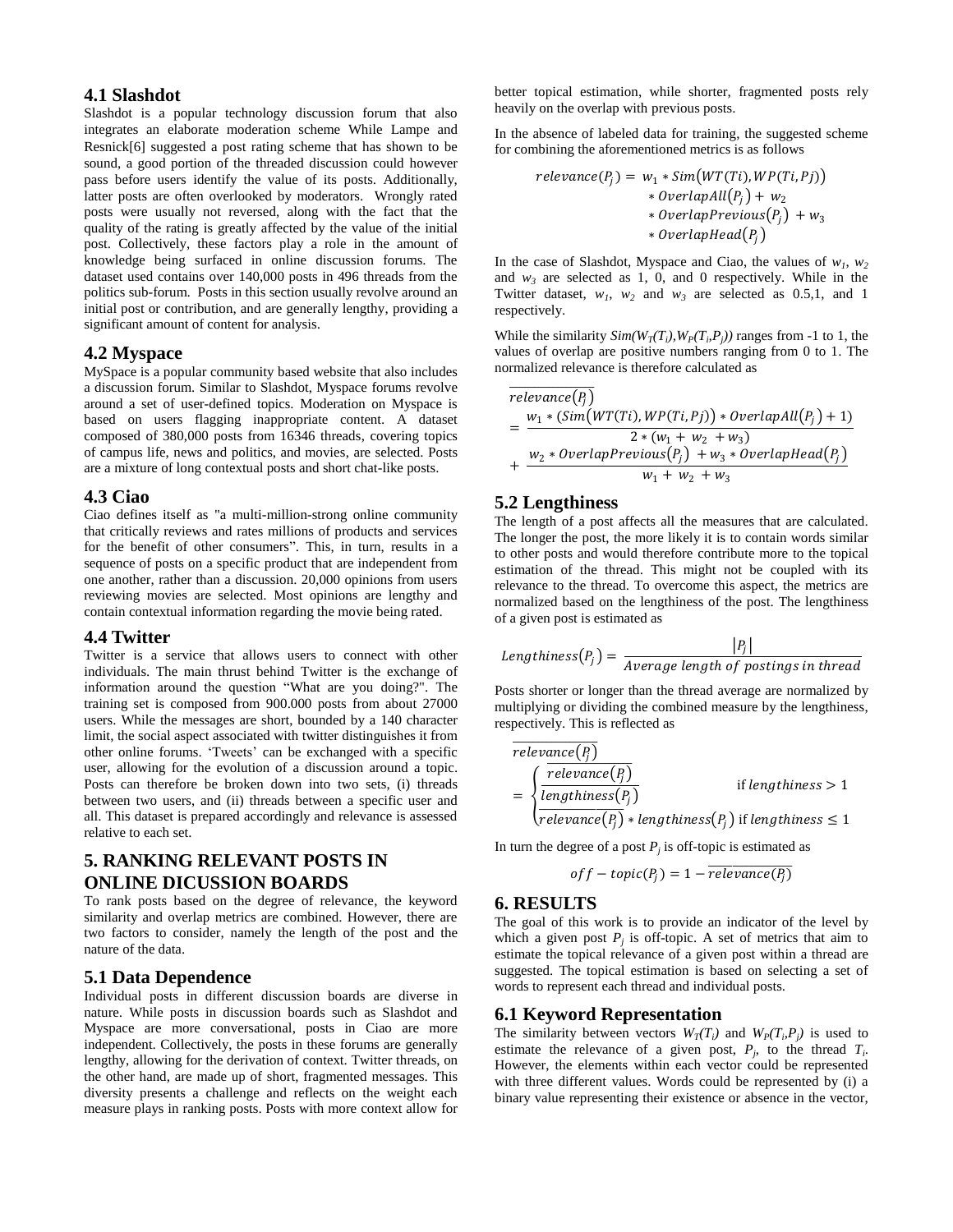(ii) the *tf* of each word in the thread and post respectively, or (ii) the product *tf\*BLRT-score* for each word. In addition, pruning the length of the vector would make the algorithm more computationally efficient. In this work we have pruned the ordered word vector to 5%, 10%, 20% and 50% of its size.

#### **6.2 Evaluation**

Slashdot, in contrast to the other datasets considered, contains posts that have been manually moderated with labels. In all other datasets, and in the absence of labeled data, the evaluation of the algorithms suggested is based on the level of separation between on-topic and off-topic posts. This separation is assessed based on how they conform to the general behavior of the forum.

#### *6.2.1 Slashdot Data*

Almost 32,000 posts in the training dataset have labels, of which just over 1000 posts are labeled as off-topic. In addition to being a minute set within the data, there is no guarantee that these labels are unbiased and represent the community's estimation of this post. This is due to the fact that there is no guarantee that several moderators have rated the post, and that this is consistent across all rated posts. Nonetheless they are used for evaluation. The set of 32,000 posts are collected and recall, F1 and accuracy measures are compared for this set. Five cross-validation sets of balanced data are used to evaluate the performance. Only posts labeled offtopic are considered, while all other labels are assumed to be relevant to the thread. Each set contains 800 posts labeled as off topic in addition to 800 posts labeled otherwise.



**Figure 1: Recall for different keyword vector length**

<span id="page-3-0"></span>Given the dubious nature of the data labels, recall will be valued more than precision. Analysis of the recall indicates that the performance decreases with the reduction of the number of keywords selected. [Figure 1](#page-3-0) illustrates the recall on the training set, and indicates the best performance using 5% of the words as keywords. A similar behavior is demonstrated on the F1 measure [\(Figure 2\)](#page-3-1).

Due to the experimental setup, the accuracy settles at 0.5 on both ends of the range of values of off-topic. The accuracy [\(Figure 3\)](#page-3-2) generally improves with an increase in the number of keywords used, with the peak being at an off-topic degree of 0.5. The accuracy using *tf\*BLRT-score* reduces when more than 20% of the words are selected as keywords, as indicated in [Figure 3.](#page-3-2) It is worth mentioning that the best overall performance over the five cross validation sets is 66.7% using 50% of the words and a vector representation using the *tf*. However, this performance is marred with a high standard deviation. This deviation is reduced using the *tf\*BLRT-score*. In addition, it is important to note that the computational and storage requirements dramatically increase with longer vectors. It is worth mentioning that the performance difference based on the three vector representations suggested (binary, *tf*, *tf\*BLRT-score*) is limited, and generally insignificant.

The performance is significantly poorer using the cosine similarity alone compared to the normalization using the overlap and length. This is illustrated using the F1 measure in [Figure 4.](#page-4-0) Overall, the off-topic metric using the *tf\*BLRT-score* with 5% of the words selected as keywords gives the best performance.



**Figure 2: F1 measure for different keyword length**

<span id="page-3-1"></span>[Figure 5](#page-4-1) presents the histogram of off-topic values on Slashdot training data. This distribution demonstrates the wide range of offtopic values of this dataset. Using the test set, almost two thirds of the posts are considered off-topic with varying degrees. With the increase in the number of keywords, the range of values decreases and more posts are assessed with a 0.5 off-topic degree.



<span id="page-3-2"></span>**Figure 3: Accuracy with different keyword vector length**

#### *6.2.2 MySpace*

The evaluation of Myspace data is based on the histogram of the off-topic degree [\(Figure 7\)](#page-4-2). The histogram illustrates a larger segment of off-topic posts, which is more fitting to the nature of the dataset. Over 28,000 posts, from a total of 33,000+ posts are assessed as off-topic using a threshold of 0.5. Similar to Slashdot, the increase in the number of keywords used implies a limited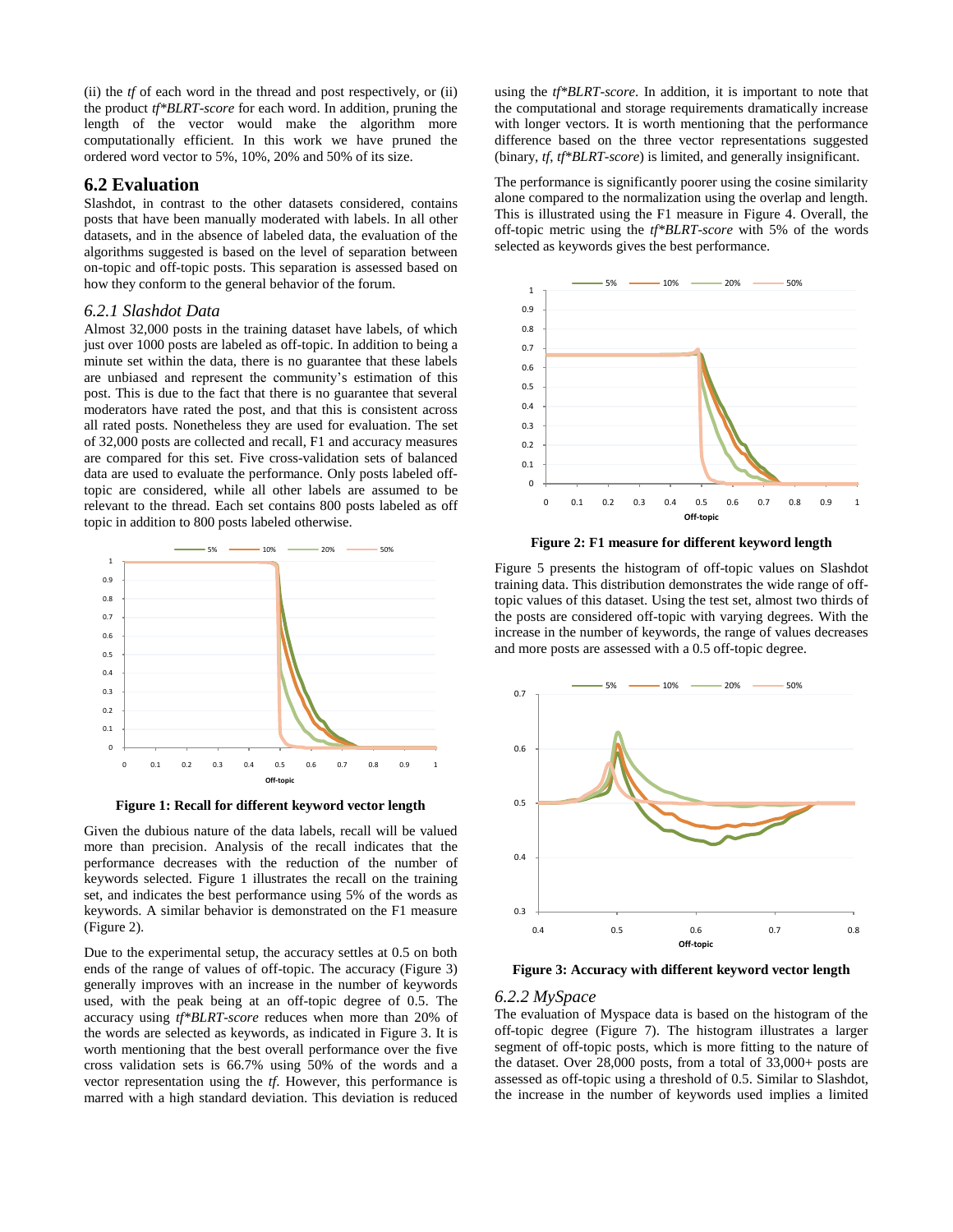range of off-topic values, and hence the distinguishing power of the algorithm reduces.

#### *6.2.3 Ciao*

The histogram of the Ciao test data indicates a limited number of off-topic posts. Less that 3000 posts, representing 10% of the total posts, are assessed as being off-topic using a threshold of 0.5. This fits well with the fact that posts are independent reviews of products that rarely veer off-topic.



<span id="page-4-0"></span>

**Figure 4: F1 measure using different metrics**

<span id="page-4-1"></span>**Figure 5: Histogram of off-topic values using** *tf\*BLRT-score* **on 5% keywords on Slashdot test set**



**Figure 6: Histogram of off-topic values using** *tf\*BLRT-score* **on 50% keywords on Slashdot test set**

## *6.2.4 Twitter*

The Twitter discussion data is extracted from the original data to represent exchange of tweets between two users. The collection posts for each user pairs are considered a thread, with the individual tweets representing the posts. In total, 69,000+ posts, from the original set that contains 169,000+ tweets, organized in 36,000+ threads are selected. Based on this set, the histogram of the number of postings with the same off-topic degree is highly skewed towards the larger values as illustrated i[n Figure 9.](#page-5-8) This is befitting the short and un-related nature of the data, which is also illustrated in the large range of off-topic values when using 50% of the words as keywords [\(Figure 10\)](#page-5-9).

## **7. Data Challenge**

Four approaches have been selected to submit to the data challenge on testing data provided from Slashdot. These approaches are:

**Approach 1:** A binary decision is based on a threshold of 0.5 on the off-topic degree of posts based on the *tf\*BLRT-score* representation. The top 5% keywords are selected.

**Approach 2:** The top 5% keywords are selected, and the offtopic degree is evaluated using the *tf\*BLRT-score*.

**Approach 3:** The top 50% keywords are selected and the off-topic degree is based on the assessment of the *tf*.

**Approach 4:** The top 20% keywords are selected to assess off-topic using the *tf\*BLRT-score*.



<span id="page-4-2"></span>**Figure 7: Histogram of off-topic values using tf\*BLRT-score and 5% keywords on Myspace test data**



**Figure 8: Histogram of off-topic values using tf\*BLRT-score and 5% keywords on Ciao test data**